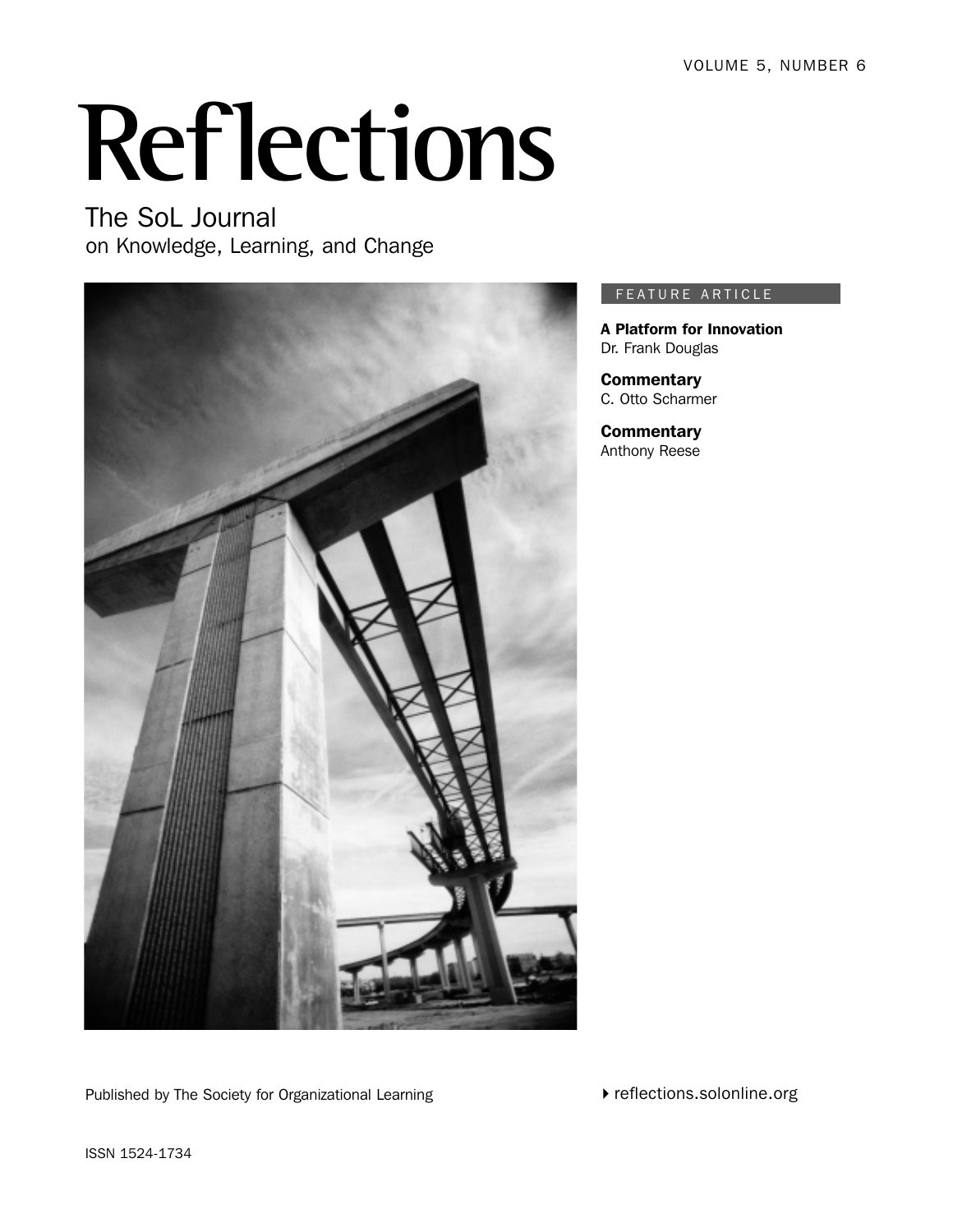# A Platform for Innovation

By Dr. Frank Douglas

How can managers encourage innovation in the midst of change and uncertainty? Frank Douglas, a senior executive at the multinational pharmaceutical company Aventis, has found solutions to this managerial question in drug research and development, where the discipline of innovation is a way of life. Through direct observation and experimentation, says Douglas, managers can temper the

impulse to mandate the structures and outcomes of the organization. Through years of research and managerial experience, and through several changes of corporate ownership, Douglas has advanced the practice of innovation, technically and organizationally. Here he describes his approach to building "hubs" for change within a complex global organization.<sup>1</sup>

*— Paul M. Cohen, Senior Editor*



Dr. Frank Douglas

For ven in a company that trades in the development of new ideas, executives cannot<br>compel innovative thinking. In my experience, traditional management practices –<br>reporting structures, goals, and incentives – do little t ven in a company that trades in the development of new ideas, executives cannot compel innovative thinking. In my experience, traditional management practices – reporting structures, goals, and incentives – do little to support most knowledge work. to advance learning. You observe. You develop hypotheses. And you experiment. That's what I do as a manager. I spend a lot of time observing; then I develop a theory and design some experiments, which I implement and from which I learn.

That empirical approach to management sometimes frustrates colleagues who'd like to see, all laid out, a plan that predicts how a program will unfold. I tell them, "If I knew that, we would not be having this discussion. But what I do know, based on what I observe, is a *direction* we need to take." I set up some transparent criteria that help me determine whether we're going in the right direction. Everyone can participate in evaluating whether what we're trying to do makes sense or not. We all learn from that and keep building the road forward. But I do not start off with a complete picture of how every stretch of that road should be built – I discover that as we go.

#### A Team Becomes a Hub for Innovation

When I joined Ciba-Geigy in 1984*,* I led an eight-person group that eventually grew to 40 members and became a hub for cross-disciplinary thinking. Our group, which was rooted in clinical biology, became a place to which the discovery people, the toxicologists and pathologists, as well as the development colleagues, came for advice. Suddenly, the group that I led was being sought after by all parts of the organization. Each of the senior members of the group had both lab and clinical research experience. Each was focused on testing preclinical findings in target clinical groups – what we then called "human models of disease." And, perhaps most important, each was able to collaborate broadly. All of these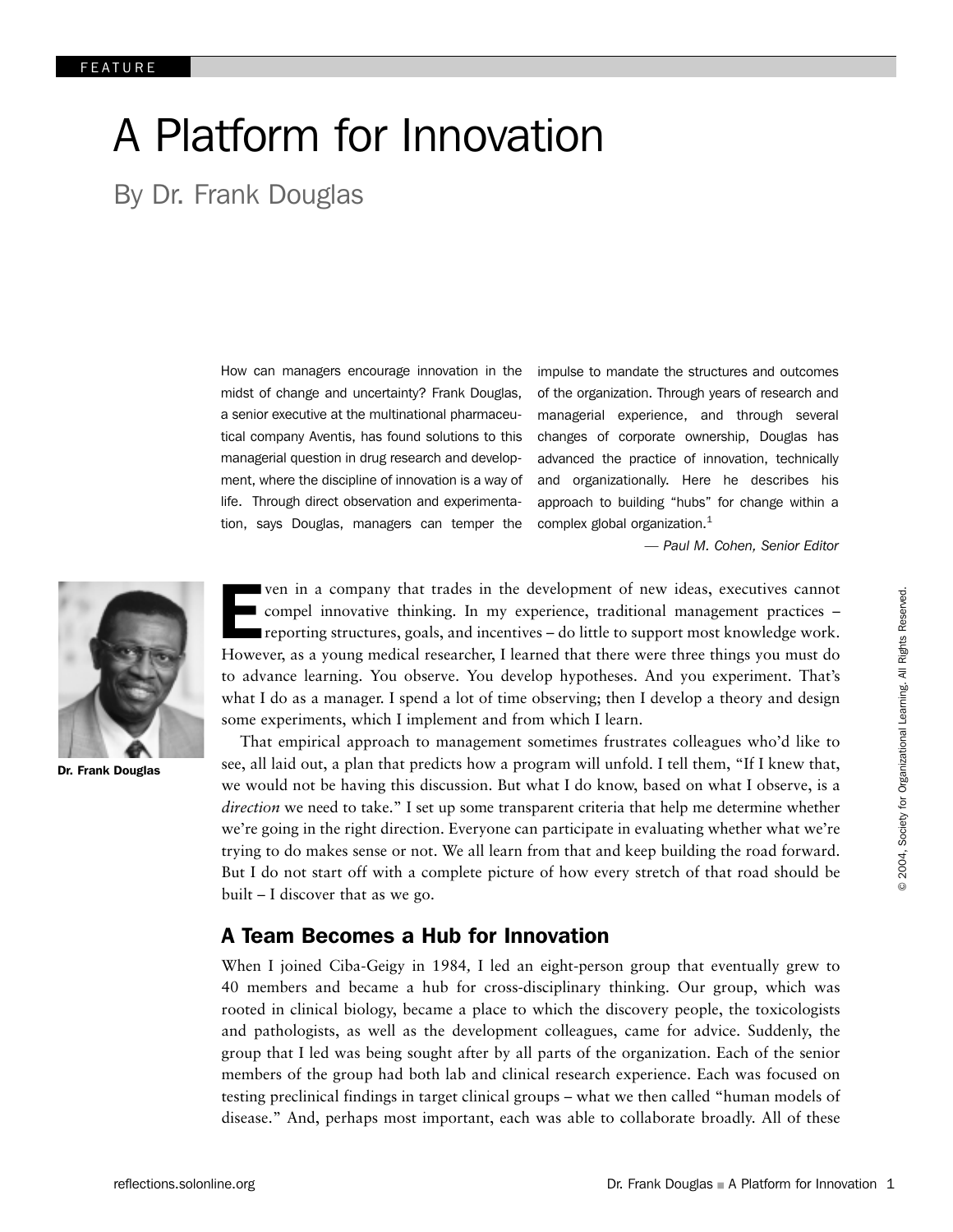elements, together, allowed them to translate preclinical findings into clinical research for the organization.

Later on, thanks to Max Wilhelm, the late head of global research and development ( $R \& D$ ), I discovered I had certain strengths I was unaware of at the time. In a poignant meeting about three weeks before he died, he told me, "You know, when we asked you to take over as head of Research in the U.S. in 1988, it was clear to us you didn't want to do it. You kept insisting you were a lab guy. But there was something that we recognized in you, which clearly you didn't recognize in yourself. And that is, you are able to think in systems – and that's unusual

*How do you take the creativity that people demonstrate in their lives and tap into it within the workplace?*

even for many scientists." He also thought I had a knack for seeing the clinical potential of compounds early in the development process, and for spotting individuals who have the capacity to grow and think differently when given the opportunity. As it turns out, I think Max was right. I cannot explain the gifts he observed, but most of them come from observation. I listen to and observe people and their work. Because of that, Max felt I would be a better manager than I would be a lab scientist.

As a manager I have really done only the three things that Max talked about. First, I think in systems. The establishment of Chemical Biology Knowledge Platforms, an interdisciplinary, dispersed scientific community within a highly structured company, is a recent example of

this. Second, I try to get a sense of whether a compound will work in the clinic. And third, I find a way to get people to work together around an idea. Those things sound largely intuitive, but all of them, and building collaborative work forms, in particular, can be refined through observation.

One of my first experiments in innovative practice was a series of three-day workshops I designed with help from the Center for Creative Leadership. To each workshop I invited about 30 people – everyone who touched a project, including secretaries and technicians, which was unheard of at that time. On the first evening, we started off in a large room, with the arriving participants being greeted by the sound of Zubin Mehta conducting "Bolero." After the participants had taken their seats, we showed a video of interviews with Mehta and the musicians. What came across was that each musician, although an individual expert, nonetheless had to be in contact with the other "individual experts" – to sense one another and play off of one another – in order to play as a team. It is the job of the conductor to make that happen.

It was a good metaphor for what people in any creative or technical enterprise need to do. After we watched the Mehta interviews we asked individuals to pair up and to tell each other something about themselves, and then to share with the group what they had learned about their partners. It was amazing. For example, one woman had walked up and down the Grand Canyon three times – though to look at her, one would say she hadn't the physical ability to do it. We had a man who was a pilot; another young man was a rabbi in his community. Suddenly, we began to see people not as technicians doing assays, not as scientists working in particular areas, but as individuals who have capabilities beyond what gets seen in the work setting. The question then became: how do you take the creativity that people demonstrate in their lives and tap into it within the workplace?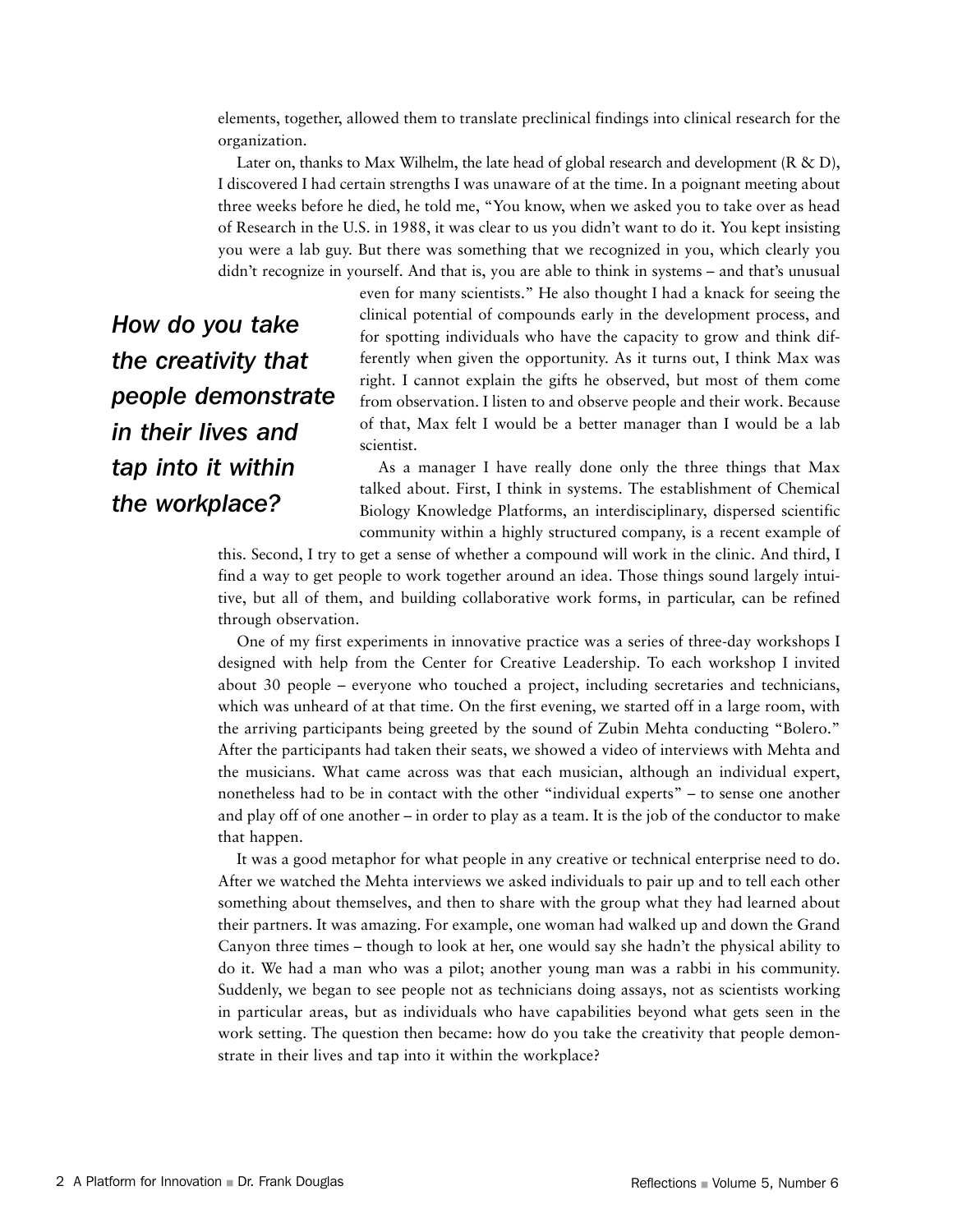

#### Take Three Months and Just Observe

Three years later, at the end of 1991, I was asked to work with Max in Basel, Switzerland. It was difficult to say no, but I did. I'd been offered the position of global head of R & D at Marion Merrell Dow (MMD). Marion and Merrell Dow had merged one year earlier, and it was my job to merge those two R & D operations.

Max was disappointed. He felt he had failed by not winning me over to come to Basel. But it was at Marion that, in a real sense, I came to realize what Max had subsequently described about my abilities. MMD had been successful in finding compounds, but not in developing them. In coming into that situation, I was given a rare opportunity by Fred Lyons, the CEO. He told me, "You don't have to start running things right away. Take two to three months and just observe." It was an alien concept, because I've always been called in, told "you're it" and the next hour, been on the job. I asked Fred, "How will we know when I'm ready to take on my responsibilities?" He said, simply, "We'll know."

I set about going to meetings and just talking with people. At one key meeting in Strasbourg, France, I brought together 47 key associates from the research and the development sides of the merged company (MMD), most of whom previously had never met each other. Beforehand, I sent them each a questionnaire that included the following simple questions:

- What do you see as the strengths in the company?
- What do you see as the weaknesses?
- What do you see as the barriers?
- If you were in my job, what are the one or two most important things you would do?
- How would you measure success?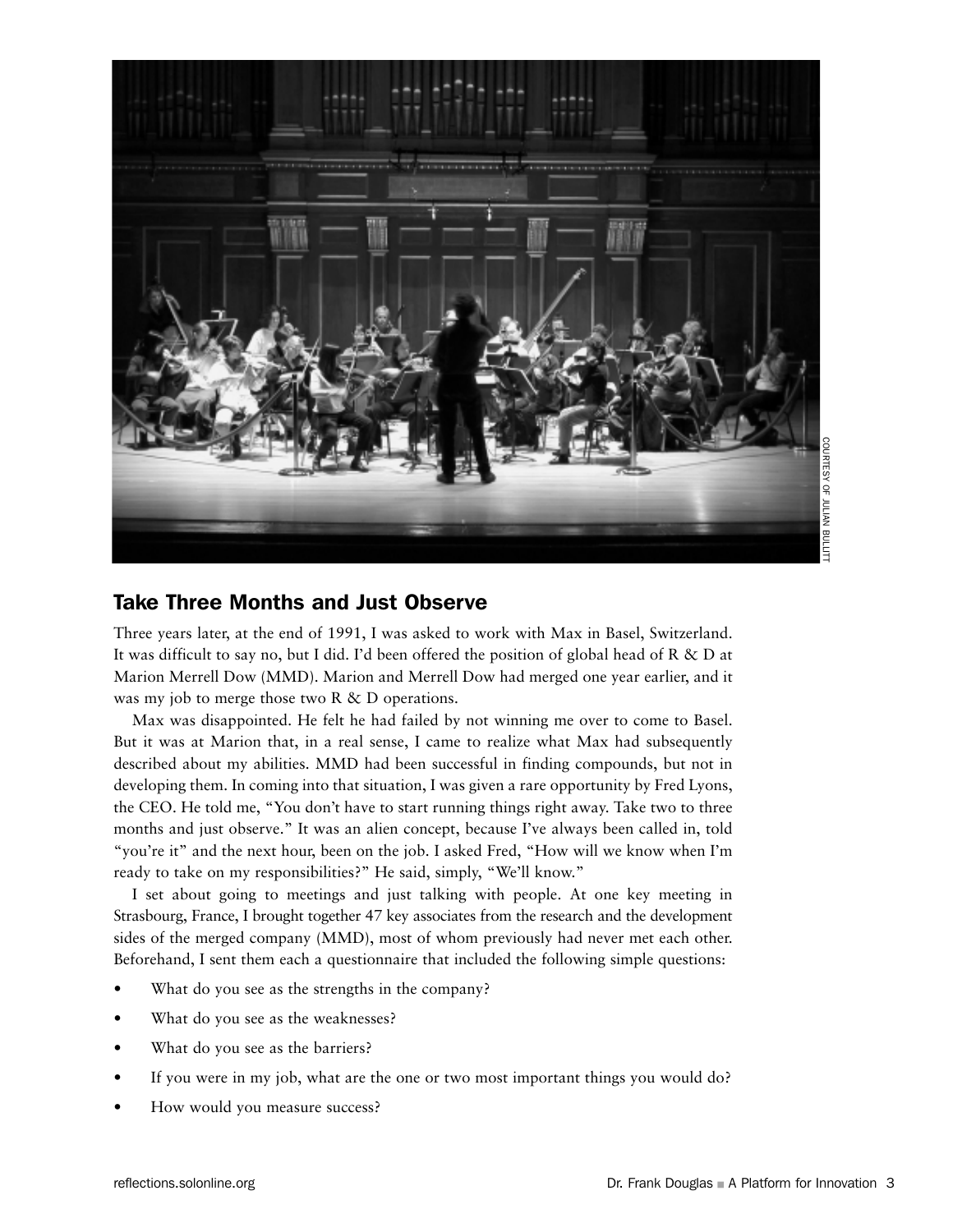Over the course of a week we agreed on an R  $\&$  D agenda, and everyone committed to making that agenda happen. High on the list was doing something about Seldane, one of the company's key compounds, which was beginning to raise concern because of adverse reactions in some patients. The scientists agreed to identify and develop a new compound, derived from Seldane. This became the antihistamine Allegra, which in 2002 had worldwide sales of nearly \$2 billion. We went from developing a commercial chemical synthesis to the submission stage in just three years. To do that, we had to change a lot of things in the company; we had to build the road as we traveled on it.

We used that experience as an example of how to create lasting change – because the best way to make changes is to tackle something that is extremely important to the company. You have to put yourself on the line collectively. That allows you to develop a case for action in

*We went from developing a commercial chemical synthesis to the submission stage in just three years. To do that, we had to change a lot of things in the company; we had to build the road as we traveled on it.*

which everyone can see the need to do things differently. Incremental efforts rarely transform an entire organization.

#### Focus on Contributions

In 1995, Hoechst acquired MMD, and I had an offer to join a major American pharmaceutical company as head of development. I decided to stay with MMD. We were getting close to the submission of Allegra, but that wasn't the main reason for my decision to stay with the new company, Hoechst Marion Roussel. I also felt a deep sense of continuity with the team we had built. To walk away from

that didn't feel right. It was not a moral judgment; it was a belief that we should focus more on what we contribute and less on what we control.

 It is important to me that I am contributing to the organization, to the patients, and to the scientific community. But I have a larger responsibility to all of the individuals to whom I can contribute something. During this transition time at MMD, I felt there was more I could contribute: I felt a responsibility to see things through. The R  $\&$  D teams that we had built were becoming a powerful hub in the new organization – a kind of creative, collaborative field. And once this collaborative field was established, I couldn't just walk away. The focus on contribution – what we can offer – links to something greater.

### Turning Around a Bad Beginning

In my first meeting at Hoechst I made a big mistake. It was my introduction to about 700 colleagues, and I got up and, of course, began speaking in English. After about 10 minutes, a block of people stood up and walked out. Many were members of the Workers Council (the shared decision-making body representing labor) who said they were tired of listening to people who could not speak their language. On the spot, I publicly declared my intention to learn German. I wasn't sure how I'd do, but I knew that the result was not as important as the journey.

To my surprise, I learned the language quickly. At another large meeting later that year I read my presentation in German. There was an interpreter and I had an earpiece translator for questions and answers, but it didn't work. I took it off and then spoke spontaneously in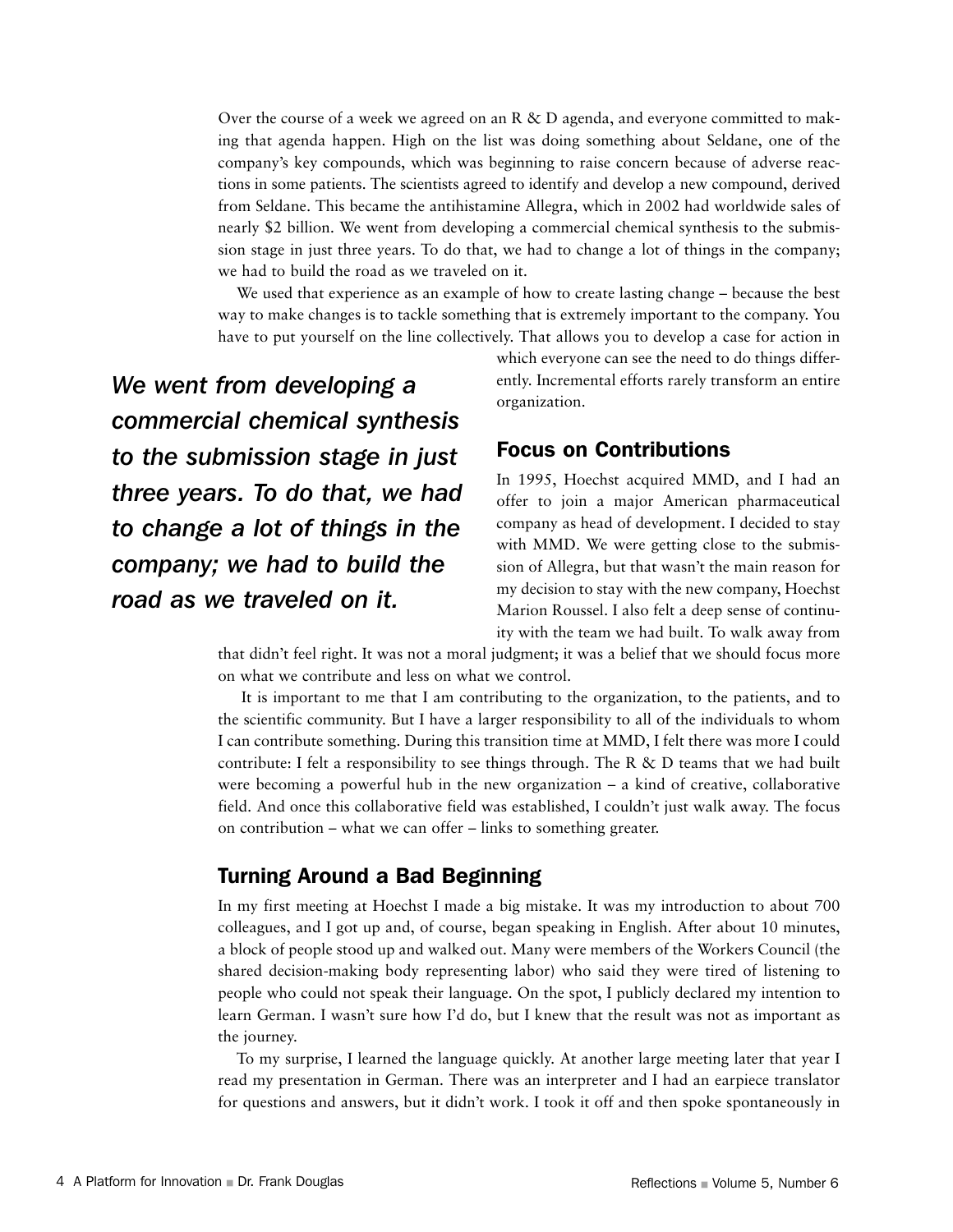German. People were astonished – and my effort to communicate in their language bought me a lot of goodwill. They saw that I was committed, and I think that began to bring people on board with the changes we were trying to make.

One of the keys to transforming the culture at Hoechst Marion Roussel was creating an open, transparent project-evaluation process across the three research sites: Frankfurt, Paris, and Bridgewater, New Jersey. For the first time, an external panel of scientists was brought in to judge our projects. Nobody had ever questioned the Hoechst scientists about their science, and they did not welcome the change. I invited our scientists to sit down with a consultant and design the review process. I asked only that the review process they designed be robust, and that they prepare documentation to help guide an open, scientific discussion during the review.

The panel, which our own scientists helped recruit, focused on several key questions, such as: What's the mechanism of action? What is the basis of the hypothesis? What's the status of the competition? How good are our compounds with respect to various clinical criteria? What are the clinical data from compounds that had moved into Phase I or Phase II of testing? At the end of the first panel, the facilitator told me, "I cannot believe you sat here for three and a half days and never stated your own opinion. You just let things run. And somehow or other, you were in control." I said, "I wasn't seeking control. The process was open and transparent; I can live with the results of it." My view was not as important as the decision made by the body of scientists.

Nevertheless, over the course of those few days, many people resented me. I told the facilitator, "There's something about scientists you need to know. They're very proud people. At the end of the day, they want to be sure that they can get up in front of their peers and defend their science." That was the human part of all of this – their pride about being scientists in front of their peers. This was the reason why I could look beyond their initial resent-

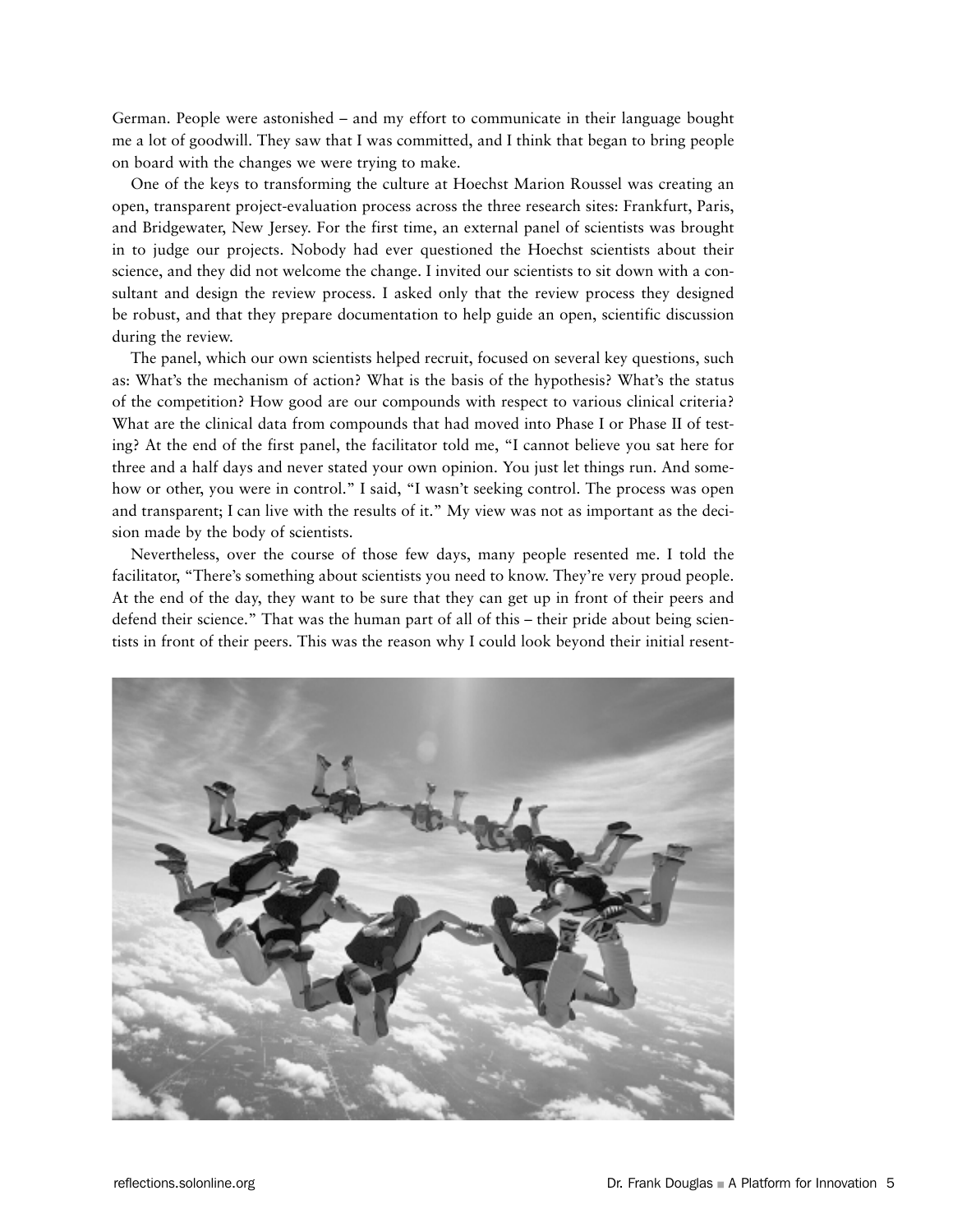

ment to my introducing this change: open scientific review.

## When *Not* to Debate

This experience helped prepare me for a bigger challenge. In 1998 there were a lot of problems in the company and great dissatisfaction among the staff. The head of the Workers Council, Arnold Weber, organized a debate to which he invited the members of the Workers Council, along with Lothar Klemm, the Minister of Finance for the Hessen region. Günther Wess*,* the head of the

Hoechst Frankfurt site, and I were asked to debate a famous, recently retired pharmacologist, Dr. Ernst Mutschler, who was representing the union. I told Günther beforehand, "We are not going there to win a debate. In fact, we're not even going there to *have* a debate. We are going to use the opportunity to explain what we're trying to achieve. Even if someone says something that is incorrect, we will not respond. Ten or fifteen minutes later, we may correct it, but without challenging the speaker. Most of the time, just listen."

The professor and the union officer launched a bitter attack on me and Günther. When the moderator, Christian Schulte, asked for my response, I simply stated what we were trying to do – in German of course – and then turned to Günther, who continued the conversation without directly engaging the criticism aimed at us. Near the end of the session, Mr. Weber got up and said, "Okay, Dr. Douglas, I think you have convinced us that we need to work differently. We need to improve our innovation and productivity. You've also convinced us that we need new skill sets. Is there a way of doing that without reducing the workforce?" I told him that in the past, faced with similar situations, I had offered to pay the salaries of scientists who went back to university for two years to learn new skills, and then re-employ them. The only requirement was that in their new areas, they would have to operate at least at the level of a new PhD. If our scientists are prepared to do that, I said, we are prepared to support them. That was a breakthrough**.**

# Creating a Platform for Change

We began to see the benefits of this approach two years later, in 2000. For example, at that time we had a total of 250 scientists, at three sites, running 50 projects on different kinase enzymes. (Kinases are important in transducing information within cells.) I proposed bringing together this community of scientists into a new kind of hub, a chemical biology platform where biologists, chemists, and other specialists could think together and share knowledge. Some people thought I had a hidden agenda to change the structure of the company – that I was trying to do away with the chemistry department, the structural biology department, and so on. But that was not my intent. It was all about mindset, getting people to work together, because organizational change has more to do with mindset than with structure. And the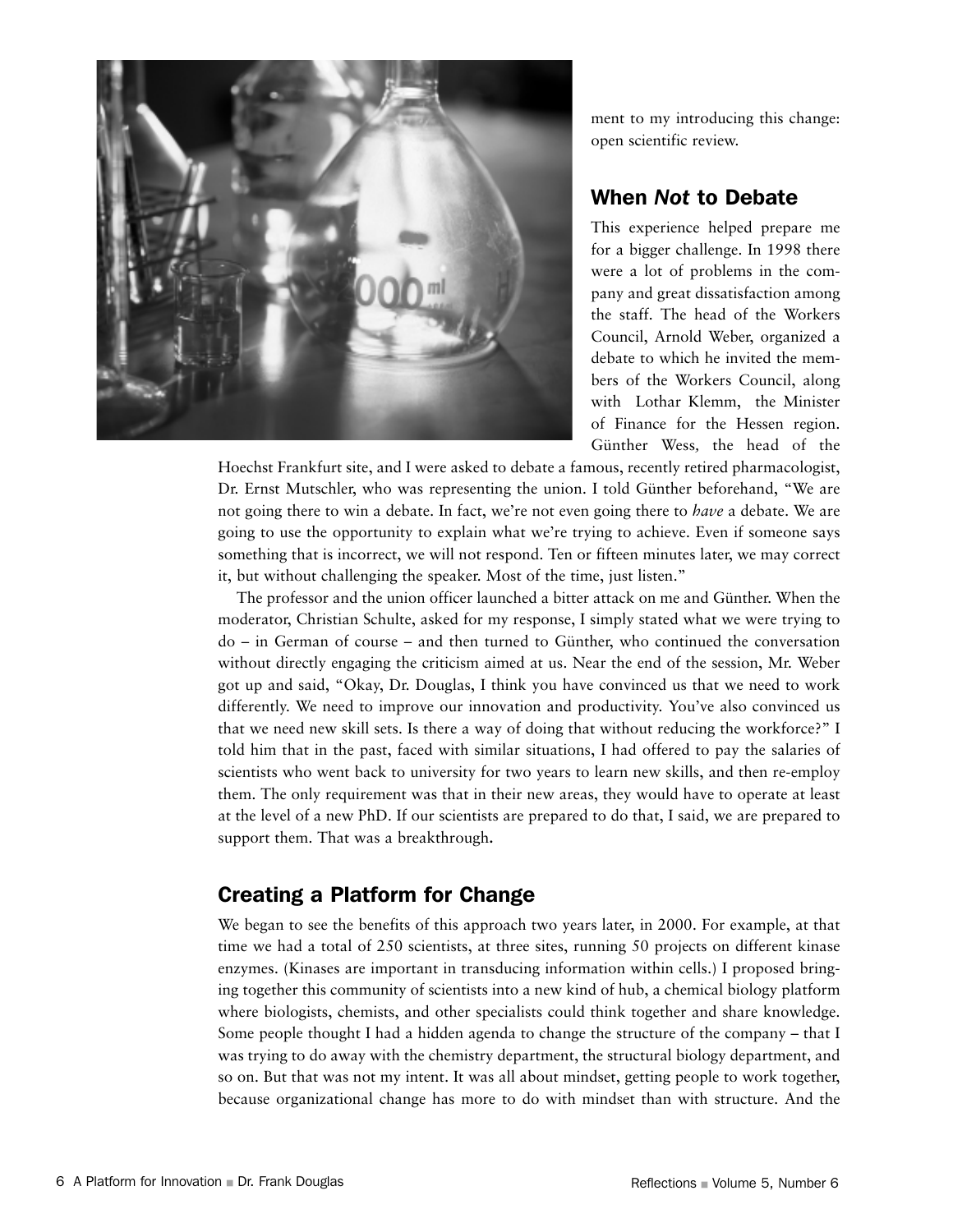right organizational form derives from observation, hypothesis, and experimentation, not from having a grand plan.

 Ultimately we created similar platforms in four different biochemical disciplines*.* Today, 70% of our projects are supported by one of these four platforms. I've found that you have to get three things right for these platforms to work. First, select the right people*.* In each platform, I look for good scientists with the right expertise. I also want people who are

entrepreneurial – who have a tolerance for risk and the capacity to live with the consequences of their decisions. And I look for change agents, people who can articulate new paradigms and convey a sense of urgency.

 Second, create visibility and take a personal interest. I review projects regularly – not to be intrusive but to learn and stay in touch. I also identify local sponsors of each platform. Günther Wess, the Frankfurt site head, sponsored the chemical biology effort, so I actually report to him with respect to those projects. And when he holds his meeting, I am just a member of the team.

Third, define the mission of the platform. For us the goal was clear, tangible, and meaningful: to enable the

# *We are not going there to win a debate. In fact, we're not even going there to have a debate. We are going to use the opportunity to explain what we're trying to achieve.*

organization to find better compounds faster. That's become our watchword. It has helped us link the platform to the day-to-day life and fabric of the organization. It's not just another initiative; it's the way we do business.

Ultimate success depends on the health of the project team. The project team is the innovation ecosystem, bringing together associates from different global functions at the local site. The site heads, who are members of the global management team, must make tradeoffs among sites with respect to which projects to support. Members of the marketing or commercial departments also participate on every project team, providing the external physician with a patient and market perspective. Project teams also collaborate with academic researchers, to help them better understand the needs of customers.

#### Leadership as Collective Art Form

Leadership can be viewed as a collective art form of the present. You create conditions for a group or system to create collectively. Each episode of innovation is part of a larger journey, and leadership means waking up to that journey and relating to the mystery at its inner core. My job has always been to create an environment in which every individual can fulfill his or her potential. People who come to work, and who spend many hours after work thinking about their work, deserve an opportunity to make a contribution.

To enable people to contribute, you have to do three things. First, you have to make difficult resource and strategy decisions about what opportunities to pursue. That has to do with science, technology, and rigorous evaluation. The second thing is creating an environment in which people *want* to contribute. That is not necessarily a comfortable environment. It is one that answers for them the questions: Why am I coming to work? What are we achieving here together? And, then, how do we get our work done, individually and collectively, to achieve meaningful results? That's the "soft" part of leadership, which of course is really the hard part. Finally, with resources and processes in place to allow people to contrib-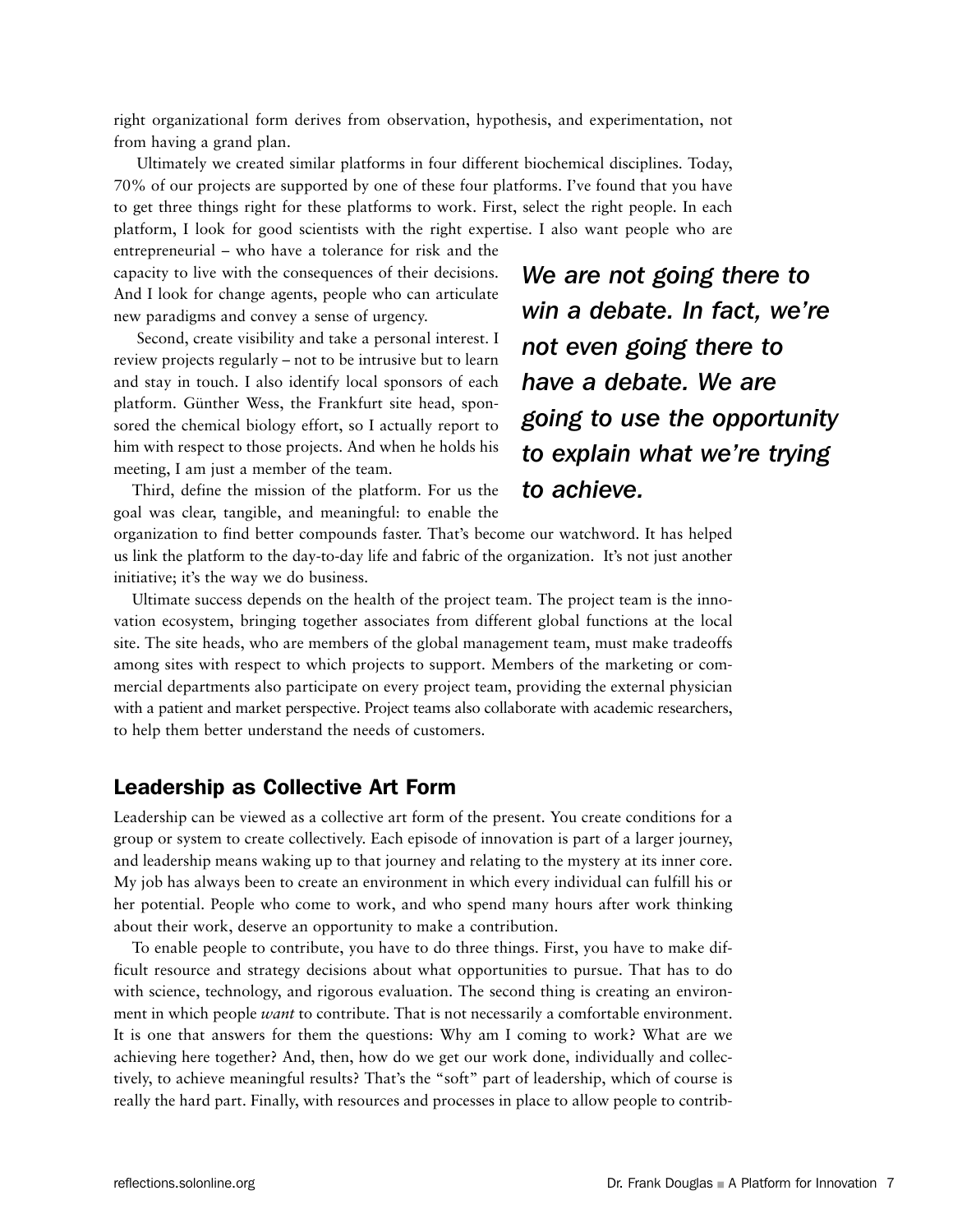# Measuring What Matters

Just as in research and development, managers in almost any discipline must rigorously measure outcomes. We can measure lots of things, and too often we try to measure them all. But what are the meaningful things to measure? Usually they include soft attributes, like values and behavior, which we *can* measure using appropriate models (see Figure). And with such models in place, we begin to sense who is likely to excel and what we can do to support them.



In any organization, what matters most are the values of the organization and personal behaviors. With those two attributes in mind, managers can observe four kinds of performers:

*Rebels* don't share the values of the organization and can't behave in ways that make the organization productive.

*Conformers* play by the book and put in their eight or nine hours, but don't really care about the organization's values. They're just doing their jobs.

*Mavericks* share the values and the goals of the organization, but behave differently, and have their own ways of doing things.

*Future leaders* model both the values and the behaviors essential to organizational success. They are the true go-to performers.

I look for both mavericks and future leaders. Especially in technical and creative organizations, you often find mavericks – innovators who don't want to manage, but have no other way to advance. Providing a dual career ladder allows them to be recognized and compensated for their contributions without having to fit a managerial profile. In any organization I run, there is a place for everyone except rebels. If people don't share the values and can't behave in ways that move the organization forward, they owe it to themselves to go elsewhere.

ute, you must lead the conversation about how to measure success (see sidebar, "Measuring What Matters"). The products, the processes, and even the company itself will undergo many changes. But a deep understanding of our purpose and values must remain clear. In the end, that is what provides a lasting platform for innovation.

#### Endnotes

1 This article was based on an in-depth interview with C. Otto Scharmer, whose comments follow.

#### ABOUT THE AUTHOR

Dr. Frank L. Douglas is executive vice president and member of the Board of Management of Aventis and has headed research departments for pharmaceutical companies since 1984. Douglas studied physical chemistry and medicine at Cornell University, trained in Internal Medicine at Johns Hopkins, held a fellowship at the National Institutes of Health, and directed the Hypertension clinic at the University of Chicago Department of Medicine. *frank.douglas@aventis.com*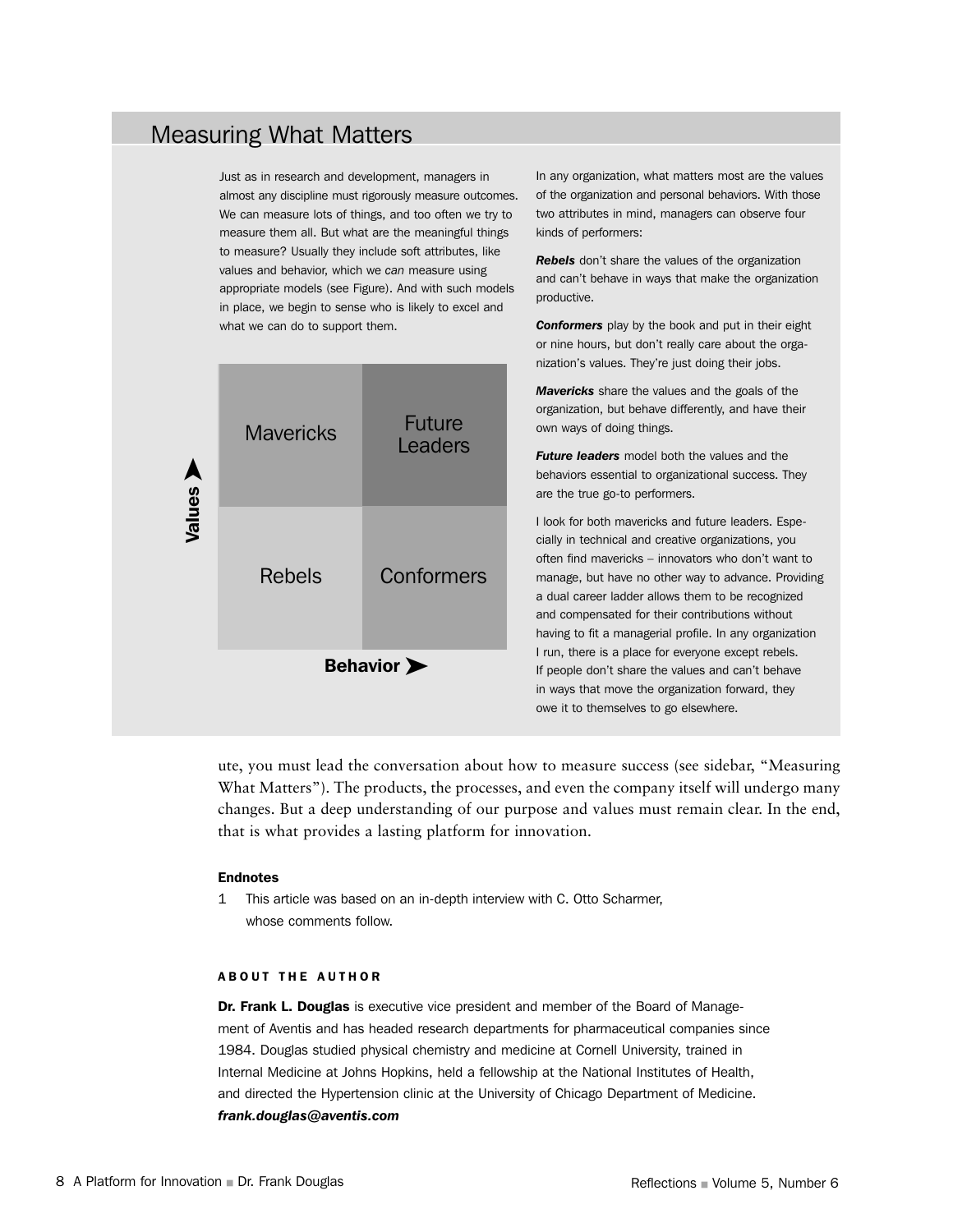# **Commentary**

*By C. Otto Scharmer*



C. Otto Scharmer

Frank Douglas's story illustrates the practical essence of leadership. What is that essence? It's found in the word itself: *leadership* derives from the Indo-European root word *leith,* "to go forth," "to cross the threshold," or "to die" – that is, to progress from a world we know to another world that we do not yet know.<sup>1</sup> In institutions around the world, leaders are increasingly facing challenges that require them to progress from a world they know to a world they don't. So what can we learn from Frank Douglas's story about how to operate effectively amidst uncertainty?

Here are the seven key points that I took away from an intriguing two-hour conversation with Dr. Douglas at the headquarters of Aventis in Frankfurt, Germany:

(1) To lead means to create a generative field of discovering and innovating across boundaries. The key leadership mechanism that Douglas put in place during the different episodes of his career remained the same: he identified, connected, and gathered key players that he felt had the potential to take the company into the future. The resulting group, through its web of connections, could both interact effectively and stay focused on the task.

(2) There is nothing so powerful as a core group that knows what it wants to create. Every great story of innovation is driven by a small, highly committed core group. What are the critical criteria for composing such groups? Frank Douglas's experience suggests that the core should consist of people who have appropriate expertise, as well as change agents,

and people who are able to live with the consequences of their actions.

(3) The power flows from purpose and intention. The more deeply such a core group crystallizes and clarifies its vision and intent, the more it radiates a generative field that attracts other people, partners, and opportunities. Doors that otherwise would have remained closed, open.<sup>2</sup>

(4) Innovation needs "helping infrastructures" to succeed. One example of a helping infrastructure Douglas created was an external review panel, which allows researchers to assess their current work through others' eyes in order to speed the learning process. Another example is the playing of Debussy's "Bolero," and the presentation of the conductor's work as a learning infrastructure for important strategy and work sessions.

(5) The core process of leading innovation is listening to what wants to emerge and then creating the context for that future to manifest itself. Trained as a medical researcher, Douglas was at first hesitant to move into management or to take a leadership role. It took the strong encouragement of a mentor for him to do that. Once in a leadership position, Douglas stayed connected to his roots. He interprets his leadership task as a continuous learning process, and translates his experience as a medical researcher into leadership practices: first you observe, then you sense (develop) a hypothesis, and then you experiment. This core process of observing, sensing, and actual-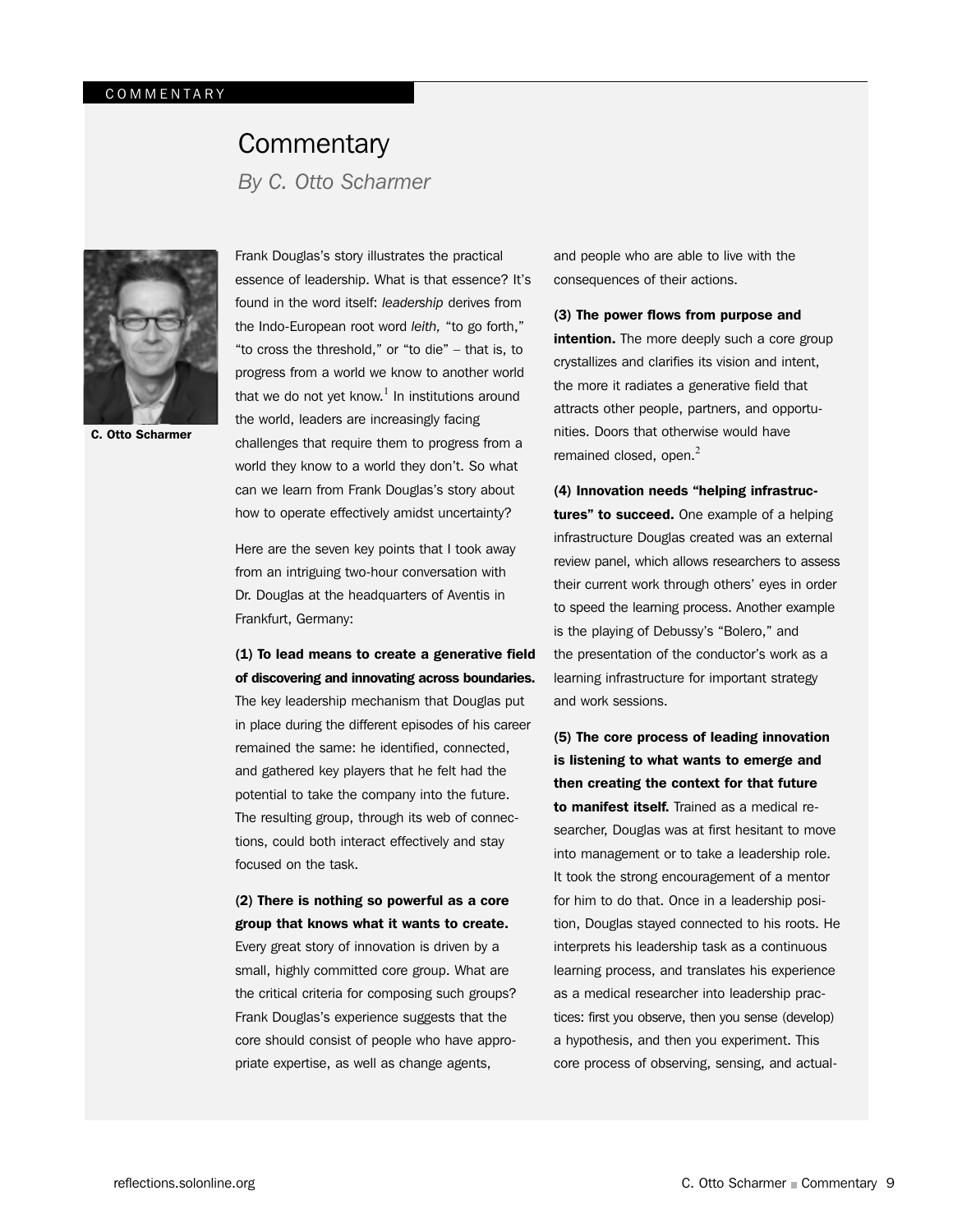izing future opportunities is critical for both individual and collective leadership success.

(6) Change is best initiated with a burning issue that is central to future survival or success. The key to starting a large-scale change initiative lies in picking a burning issue that is critical to the future success or survival of the company and focusing all change energies on this mission-critical project.

#### (7) Each episode of profound innovation and change is part of a larger journey.

Leadership means waking up to the mystery of the deeper journey. Stanford's Michael Ray says that creativity stems from two questions: Who is my self? What is my work? Being able to answer these two questions allows leaders like Douglas to operate from a deep place, where innovation ecosystems progress from the state that we know to an unknown state that we sense wants to emerge.

#### **Endnotes**

- 1 Pokorny, Julius, *Indo-European Etymological Dictionary,* Alexander Lubotsky and Robert Beekes, eds. (Bern, The Netherlands: Francke, 1959): 672.
- 2 See also Peter Senge, C. Otto Scharmer, Joseph Jaworski, and Betty Sue Flowers, *Presence: Human Purpose and the Field of the Future* (Cambridge, MA: Society for Organizational Learning, 2004).

#### ABOUT THE AUTHOR

C. Otto Scharmer is a lecturer at the MIT Sloan School of Management and visiting professor at the Center for Innovation and Knowledge Research, Helsinki School of Economics. *scharmer@mit.edu*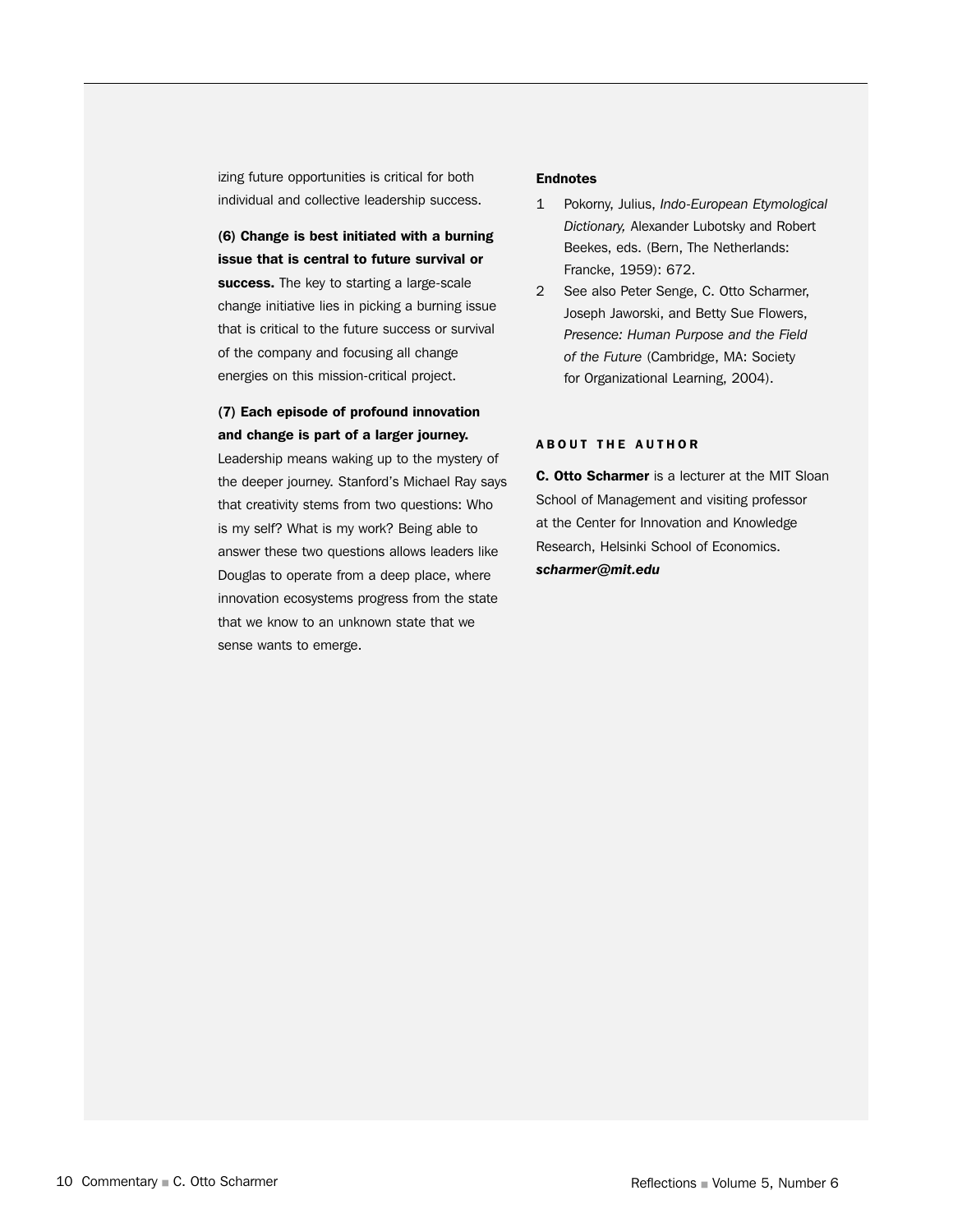# **Commentary**

*By Anthony Reese*



Anthony Reese

Frank Douglas offers important insights to other practitioners about how to support innovation. Three points, in particular, stand out. First, his use of the scientific method – observation, formulation of hypotheses, and experimentation – is a useful and under-appreciated management practice. That open-ended, inquisitive approach is at odds with most organizations' tendency to push for closure and certainty. But as Douglas recognizes, you cannot compel innovative thinking; you can only bring together the right people and explore opportunities to create something new. The article offers many examples of processes and structures for supporting shared exploration, and reminds us that these processes are sometimes uncomfortable for the people involved, including senior executives.

The second lesson I took from the story is the importance of measuring values and behaviors, not just quantitative outcomes. Such assessment builds on the manager's capacity to step back and observe. But Douglas recognizes important differences between the two performance measures. His "Measuring What Matters" matrix draws a line around the *values* that define an organization. Those with a future in the organization must share its values. But, Douglas suggests, there can be greater latitude in *behavior*. Being clear about organizational values provides greater latitude in behavior – the ways that people practice and approach the business. Without a diversity of styles and behaviors it is very difficult for organizations to innovate. Unfortunately, many organizations focus almost exclusively on behavior (seeking conformity) and fail to develop a sense of shared values.

Not coincidently, many companies also get the innovation process wrong. Managers tend to treat it like a construction project – they estimate the time and intensity of each task, and attempt to allocate resources and outcomes in a predictable way. True innovators take the opposite approach. Accepting the fact that they don't know what they don't know, they say, in effect, "Let's put five people on this for four months and see what happens." These teams then continuously learn a little, do little. This approach to managing uncertainty cuts against the grain for most companies, but it is essential to the strategies that Frank Douglas describes.

The third lesson from "A Platform for Innovation" involves the platform itself. Aventis project teams bring together a mix of scientific disciplines, business functions, and geographic regions, within dispersed facilities. They mirror, in microcosm, the kinds of centralized product development centers that have helped other companies (including Harley-Davidson) innovate. This more holistic approach forces people across many functions, such as marketing, manufacturing, and purchasing, to engage in the creative process rather than abdicate responsibility to R & D or engineering. At Harley-Davidson, this has led me to the epiphany that the discomfort of innovation must be shared widely if the enter-prise is to break new ground. Furthermore, there is a "conservation of discomfort" in an organization. People can experience discomfort early on, as they make difficult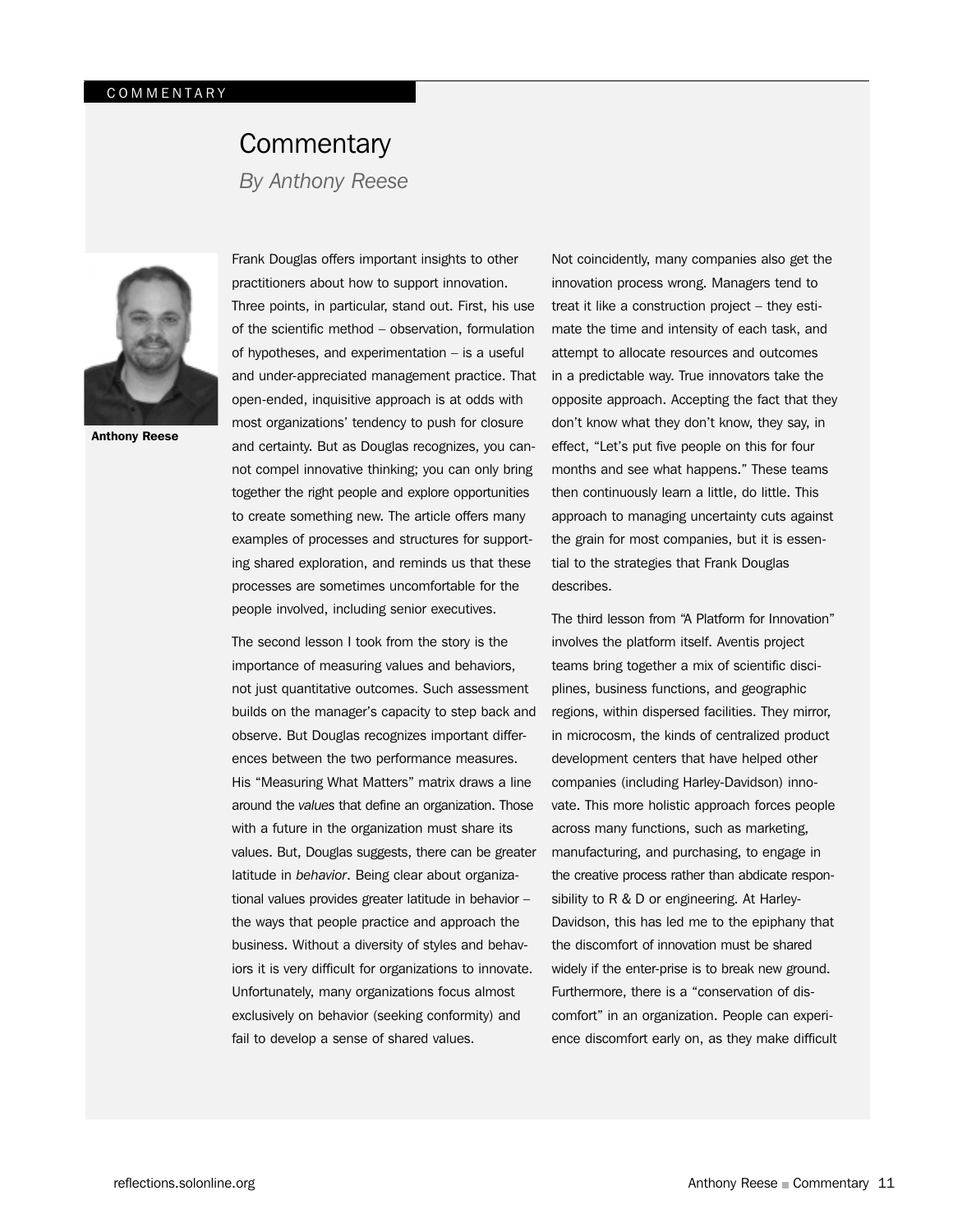trade-offs in the product-development, or they can experience it later, when a product must be redefined deep in the development process or fails in the market.

Douglas's story highlights three fundamentals applicable to organizations working to innovate: using the scientific method, focusing on values and involving the broader organization. This article reminded me that finding ways for people to share methods, values, and responsibility is the surest path to ongoing innovation.

#### ABOUT THE AUTHOR

Anthony Reese is director, engineering planning, at Harley-Davidson Motor Company. He is a member of Founding SoL and a member of the Sustainability Consortium, product development conferences, and other groups in the SoL community.

*anthony.reese@harley-davidson.com*